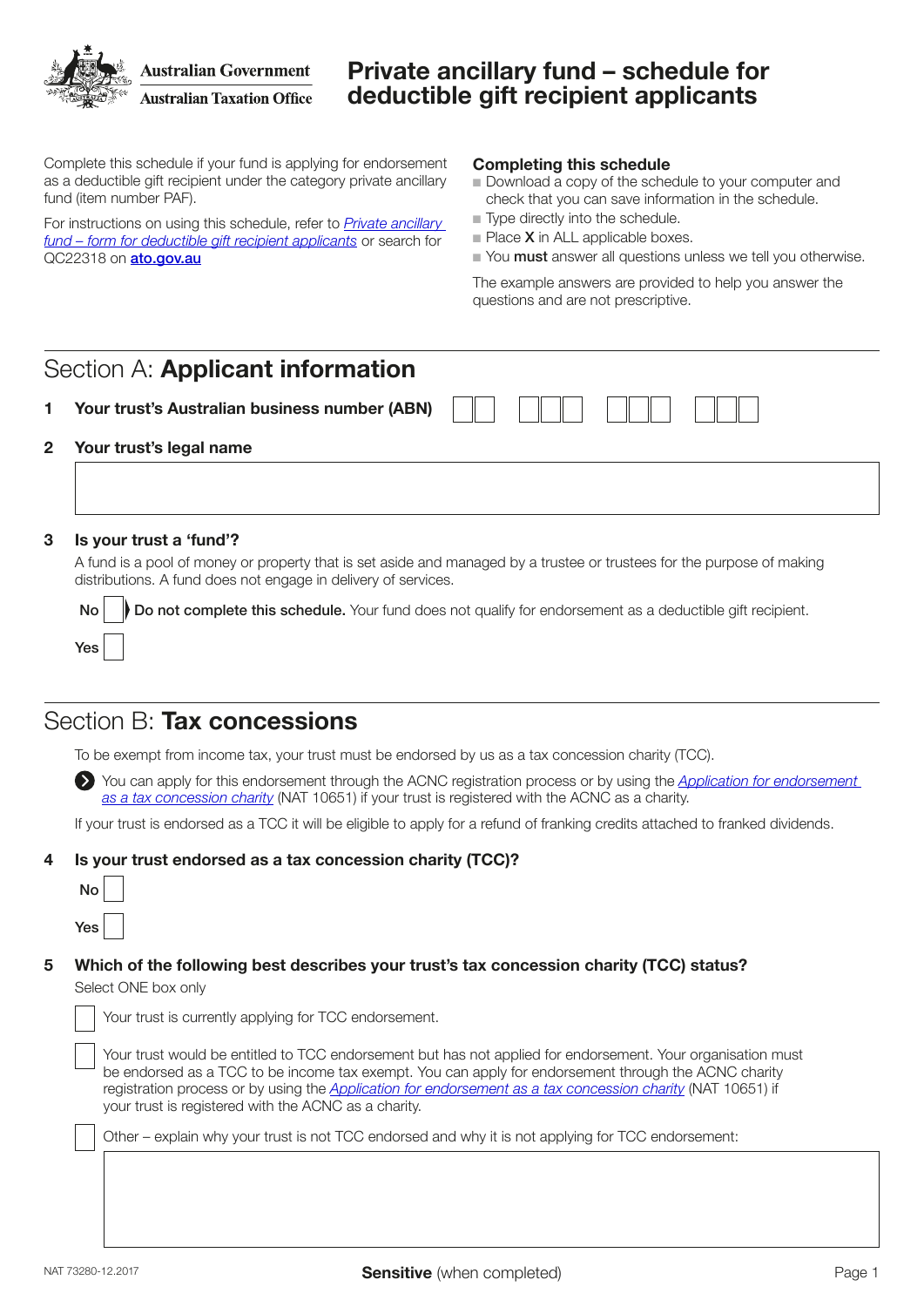# Section C: Established and maintained

|    | For a gift to a private AF to be deductible under section 30-15 of the Income Tax Assessment Act 1997, the fund must<br>be established and maintained under a will or an instrument of trust solely for the purpose of:<br>providing money, property or benefits to a fund, authority or institution<br>- gifts to which are deductible under item 1 of the table in section 30-15 of the Income Tax Assessment Act 1997, and<br>- for any purposes set out in Subdivision 30-B of that Act that covers the fund, authority or institution<br>the establishment of such a fund, authority or institution.<br>Your fund must be established and operated on a non-profit basis. Your fund must not provide any benefit directly<br>or indirectly to any of the following:<br>the trustee<br>a member, director, employee, agent or officer of the trustee<br>the donor or founder<br>an associate of any of these entities. |
|----|----------------------------------------------------------------------------------------------------------------------------------------------------------------------------------------------------------------------------------------------------------------------------------------------------------------------------------------------------------------------------------------------------------------------------------------------------------------------------------------------------------------------------------------------------------------------------------------------------------------------------------------------------------------------------------------------------------------------------------------------------------------------------------------------------------------------------------------------------------------------------------------------------------------------------|
|    | Is your fund established and maintained under a will or an instrument of trust?                                                                                                                                                                                                                                                                                                                                                                                                                                                                                                                                                                                                                                                                                                                                                                                                                                            |
| 6  |                                                                                                                                                                                                                                                                                                                                                                                                                                                                                                                                                                                                                                                                                                                                                                                                                                                                                                                            |
|    | Do not complete this schedule. Your fund does not qualify for endorsement as a deductible gift recipient.<br><b>No</b>                                                                                                                                                                                                                                                                                                                                                                                                                                                                                                                                                                                                                                                                                                                                                                                                     |
|    | Attach a copy of the will or instrument of trust to your schedule.<br>Yes                                                                                                                                                                                                                                                                                                                                                                                                                                                                                                                                                                                                                                                                                                                                                                                                                                                  |
| 7  | If your fund is established under a deed of trust, is that deed in a form that strictly accords with the<br>Private ancillary fund model deed?                                                                                                                                                                                                                                                                                                                                                                                                                                                                                                                                                                                                                                                                                                                                                                             |
|    | Refer to <b>Private ancillary fund model trust deed</b> .                                                                                                                                                                                                                                                                                                                                                                                                                                                                                                                                                                                                                                                                                                                                                                                                                                                                  |
|    | List and explain any differences.<br>No                                                                                                                                                                                                                                                                                                                                                                                                                                                                                                                                                                                                                                                                                                                                                                                                                                                                                    |
|    | Yes                                                                                                                                                                                                                                                                                                                                                                                                                                                                                                                                                                                                                                                                                                                                                                                                                                                                                                                        |
|    |                                                                                                                                                                                                                                                                                                                                                                                                                                                                                                                                                                                                                                                                                                                                                                                                                                                                                                                            |
|    |                                                                                                                                                                                                                                                                                                                                                                                                                                                                                                                                                                                                                                                                                                                                                                                                                                                                                                                            |
|    |                                                                                                                                                                                                                                                                                                                                                                                                                                                                                                                                                                                                                                                                                                                                                                                                                                                                                                                            |
|    |                                                                                                                                                                                                                                                                                                                                                                                                                                                                                                                                                                                                                                                                                                                                                                                                                                                                                                                            |
| 8  | Are any differences consistent with the Private ancillary fund guidelines?                                                                                                                                                                                                                                                                                                                                                                                                                                                                                                                                                                                                                                                                                                                                                                                                                                                 |
|    |                                                                                                                                                                                                                                                                                                                                                                                                                                                                                                                                                                                                                                                                                                                                                                                                                                                                                                                            |
|    | Do not complete this schedule. Your fund does not qualify for endorsement as a deductible gift recipient.<br>No                                                                                                                                                                                                                                                                                                                                                                                                                                                                                                                                                                                                                                                                                                                                                                                                            |
|    | Yes                                                                                                                                                                                                                                                                                                                                                                                                                                                                                                                                                                                                                                                                                                                                                                                                                                                                                                                        |
| 9  | Where the Private ancillary fund guidelines require that the governing rules of your fund include                                                                                                                                                                                                                                                                                                                                                                                                                                                                                                                                                                                                                                                                                                                                                                                                                          |
|    | certain provisions, are they in the will or instrument of trust?                                                                                                                                                                                                                                                                                                                                                                                                                                                                                                                                                                                                                                                                                                                                                                                                                                                           |
|    | Do not complete this schedule. Your fund does not qualify for endorsement as a deductible gift recipient.<br><b>No</b>                                                                                                                                                                                                                                                                                                                                                                                                                                                                                                                                                                                                                                                                                                                                                                                                     |
|    | Yes                                                                                                                                                                                                                                                                                                                                                                                                                                                                                                                                                                                                                                                                                                                                                                                                                                                                                                                        |
| 10 | Provide your fund's objects as they appear in its will or instrument of trust                                                                                                                                                                                                                                                                                                                                                                                                                                                                                                                                                                                                                                                                                                                                                                                                                                              |
|    |                                                                                                                                                                                                                                                                                                                                                                                                                                                                                                                                                                                                                                                                                                                                                                                                                                                                                                                            |
|    |                                                                                                                                                                                                                                                                                                                                                                                                                                                                                                                                                                                                                                                                                                                                                                                                                                                                                                                            |
|    |                                                                                                                                                                                                                                                                                                                                                                                                                                                                                                                                                                                                                                                                                                                                                                                                                                                                                                                            |
|    |                                                                                                                                                                                                                                                                                                                                                                                                                                                                                                                                                                                                                                                                                                                                                                                                                                                                                                                            |
|    | Provide the clause number                                                                                                                                                                                                                                                                                                                                                                                                                                                                                                                                                                                                                                                                                                                                                                                                                                                                                                  |
|    |                                                                                                                                                                                                                                                                                                                                                                                                                                                                                                                                                                                                                                                                                                                                                                                                                                                                                                                            |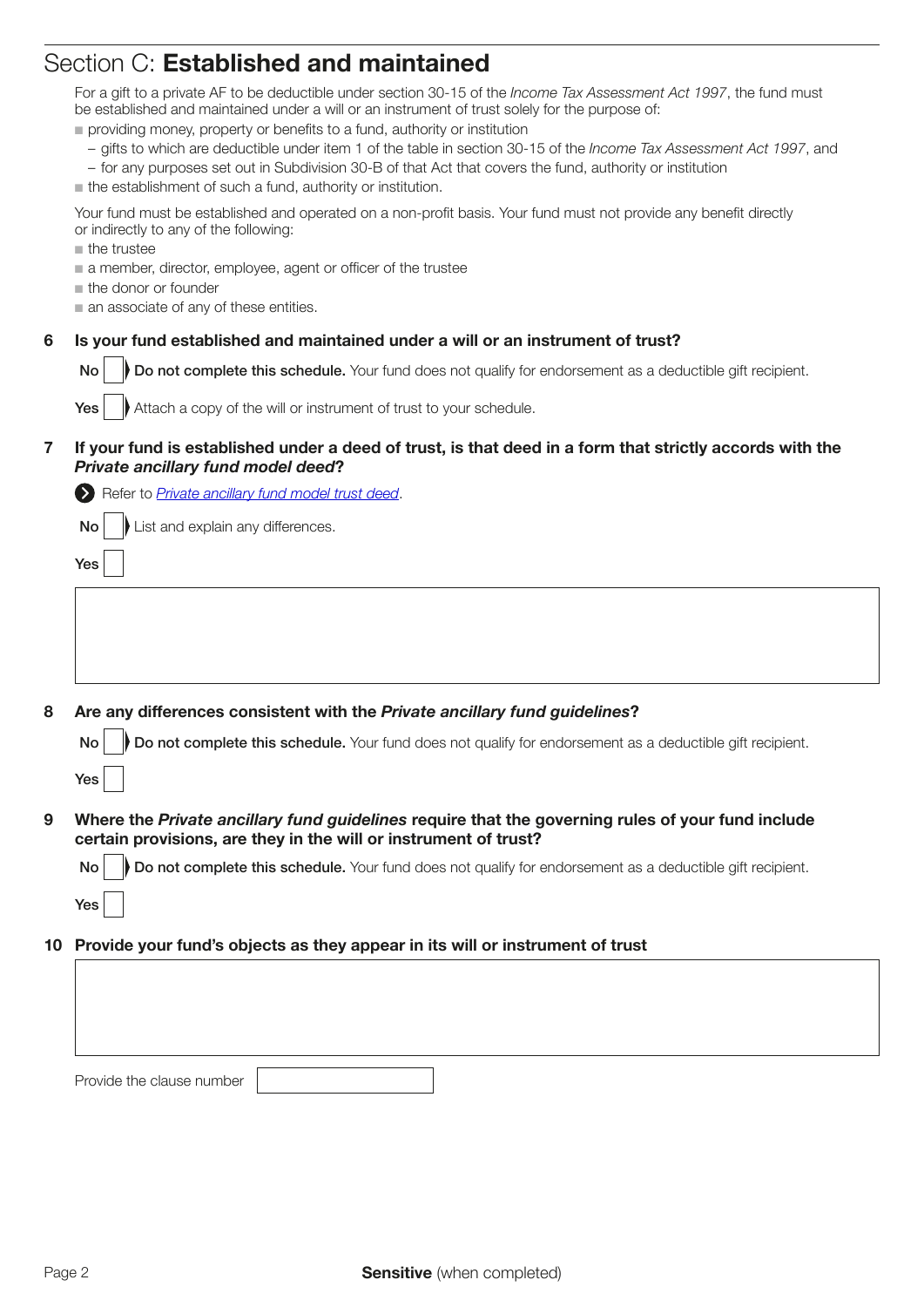11 Provide the definition of eligible entity, eligible charity or eligible recipient as it appears in the will or instrument of trust

| Provide the clause number |  |  |
|---------------------------|--|--|

12 Provide the requirement that prevents the founder (and others – for example, shareholders or donors) from benefiting as it appears in the will or instrument of trust

Provide the clause number

 $\sqrt{ }$ 

- 13 Provide the requirement that prohibits your fund from indemnifying the trustee, or an employee, officer or agent of the trustee, for a loss or liability attributable to:
	- $\blacksquare$  dishonesty, gross negligence or recklessness of the trustee, or an employee, officer or agent of the trustee
	- n a deliberate act or omission known by the trustee, or an employee, officer or agent of the trustee, to be a breach of trust

|    | Provide the clause number                                                                                                  |
|----|----------------------------------------------------------------------------------------------------------------------------|
|    |                                                                                                                            |
| 14 | If your fund is established under a deed of trust, has the deed been executed?                                             |
|    | Do not complete this schedule. Your fund does not qualify for endorsement as a deductible gift recipient.<br>No            |
|    | Month<br>Dav<br>Year                                                                                                       |
|    | Provide the date<br><b>Yes</b>                                                                                             |
| 15 | If your fund is established under a will, what is the date of execution and the date of death of the testator?             |
|    | If the will has not been executed and the testator has not died, do not complete this schedule. Your fund does not qualify |
|    | for endorsement as a deductible gift recipient.                                                                            |
|    | Month<br>Dav<br>Year                                                                                                       |
|    | Date of execution of will                                                                                                  |
|    | Month<br>Day<br>Year                                                                                                       |
|    | Date of death of testator                                                                                                  |
| 16 | What is the state or territory whose trust laws govern the will or instrument of trust?                                    |
|    |                                                                                                                            |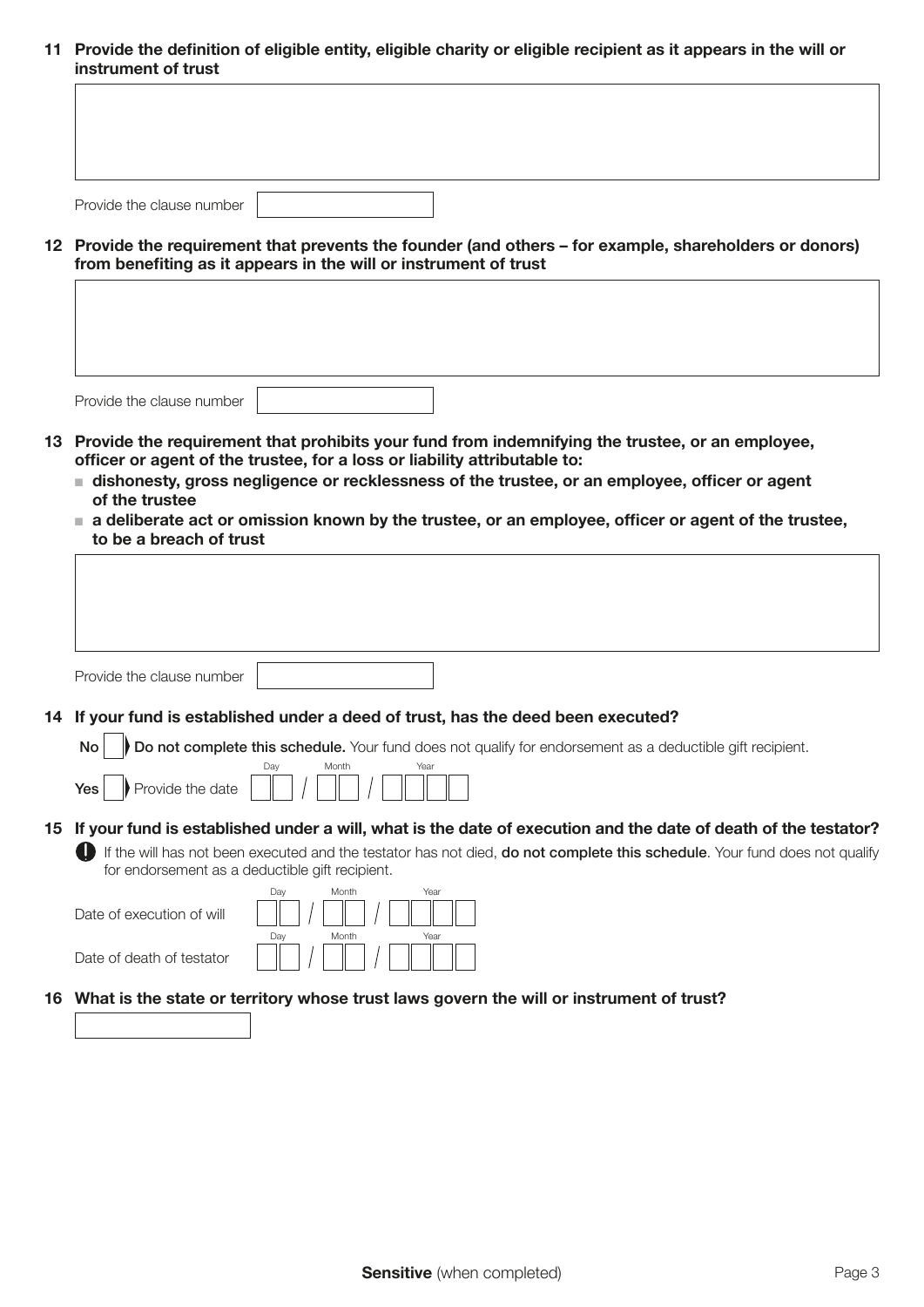# Section D: Trustee

Subsection 426-105(1) of the *Taxation Administration Act 1953* requires that each trustee be a constitutional corporation. A constitutional corporation is either:

- $\blacksquare$  a corporation to which paragraph 51(xx) of the Constitution applies
- $\blacksquare$  a body corporate that is incorporated in a territory.

A constitutional corporation would typically be registered with the Australian Securities & Investments Commission and have an Australian company number. Less frequently, it may be incorporated under associations legislation in a territory and have an association or incorporation number.

### 17 Is the trustee of your trust a constitutional corporation?

No **Do not complete this schedule.** Your fund does not qualify for endorsement as a deductible gift recipient.

 $Yes \parallel$  Provide information about the trustee:

The name of the trustee

The Australian Company Number (ACN), association number (AN) or incorporation number

The name of each director



### 18 Is there a trustee of your trust that is not a constitutional corporation?

No

Yes **Do not complete this schedule.** Your fund does not qualify for endorsement as a deductible gift recipient.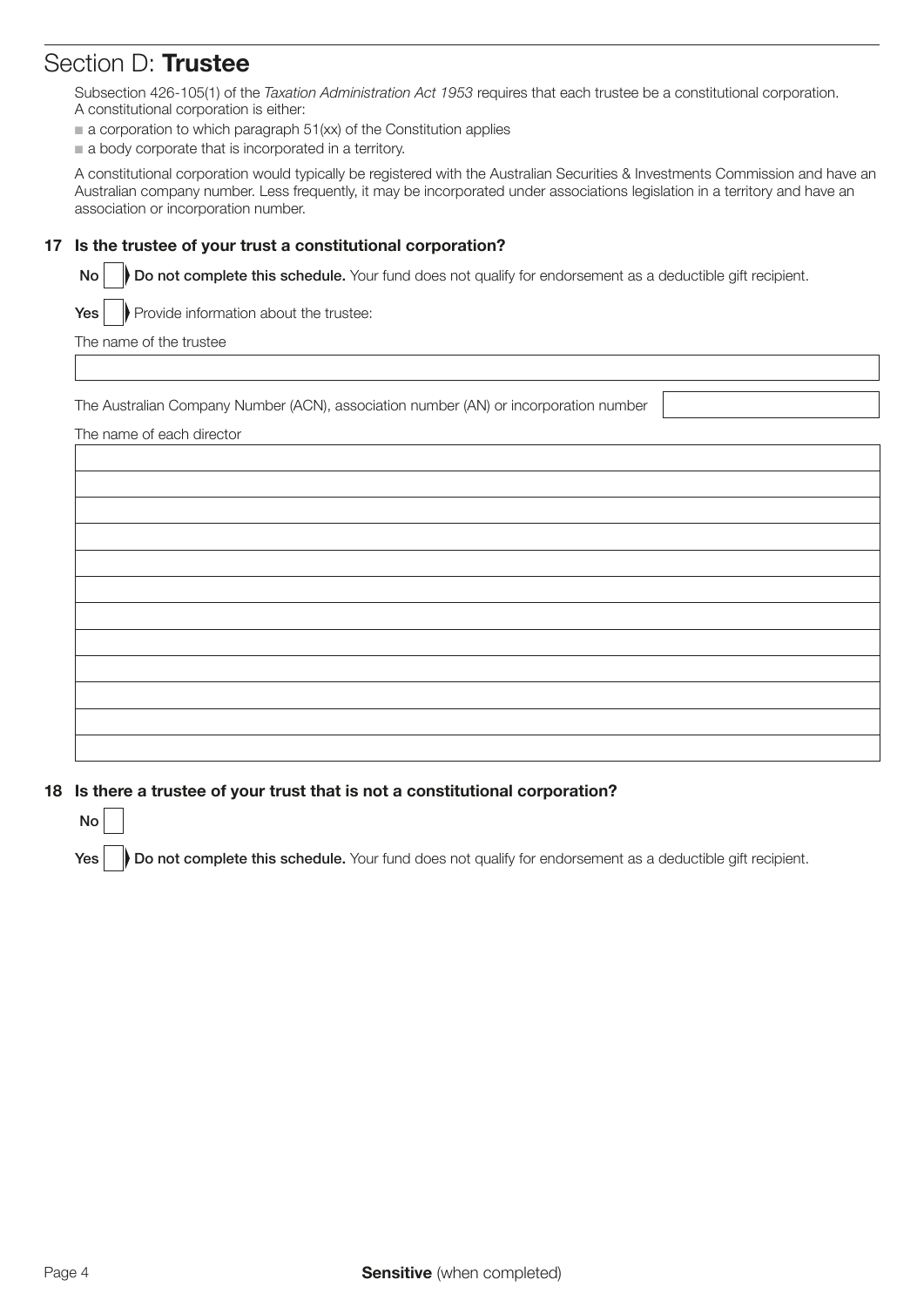## Section E: Responsible person

At least one of the directors of a trustee of the trust must be a 'responsible person'. A responsible person is an individual with a degree of responsibility to the Australian community as a whole. That individual cannot be either:

- $a$  founder
- $\blacksquare$  a major donor to the fund
- n an associate of the founder or major donor.

#### 19 Provide the name of the responsible person and how they qualify as a responsible person

#### Example answers

- **n** John Smith qualifies as a responsible person because he is a member of the Institute of Chartered Accountants in *Australia, which is a professional body having a code of ethics or rules of conduct.*
- **Mary Brown qualifies as a responsible person because she has received formal recognition from the government for her services** to the community in the field of medical research. In 2008, Ms Brown was awarded the Medal of the Order of Australia (OAM).

#### The name of the responsible person

How they qualify as a responsible person

# Section F: Winding-up

The trust deed must require the trustee to transfer the following to a fund, authority or institution, gifts to which are deductible under item 1 of the table in section 30-15 of the *Income Tax Assessment Act 1997*, for any purposes set out in the item of the table in Subdivision 30-B of the Act:

- n any surplus gifts of money or property, deductible contributions, and money received because of such gifts or contributions on whichever is the earliest of
	- the winding-up of the trust, or
	- revocation of the trust's endorsement as a deductible gift recipient under Subdivision 30-BA of the Income Tax Assessment Act 1997
- $\blacksquare$  its net assets on the winding-up of the trust or the trust ceasing to be a private AF according to the meaning given by section 426-105 in schedule 1 to the *Taxation Administration Act 1953*.
- 20 Provide the requirements for the following, as they appear in the will or instrument of trust:
	- $\blacksquare$  winding-up
	- revocation of endorsement as a deductible gift recipient under Subdivision 30-BA of the Income Tax Assessment Act 1997
	- ceasing to be a private AF according to the meaning given by section 426-105 in schedule 1 to the Taxation Administration Act 1953

| Provide the clause number |  |
|---------------------------|--|
|                           |  |